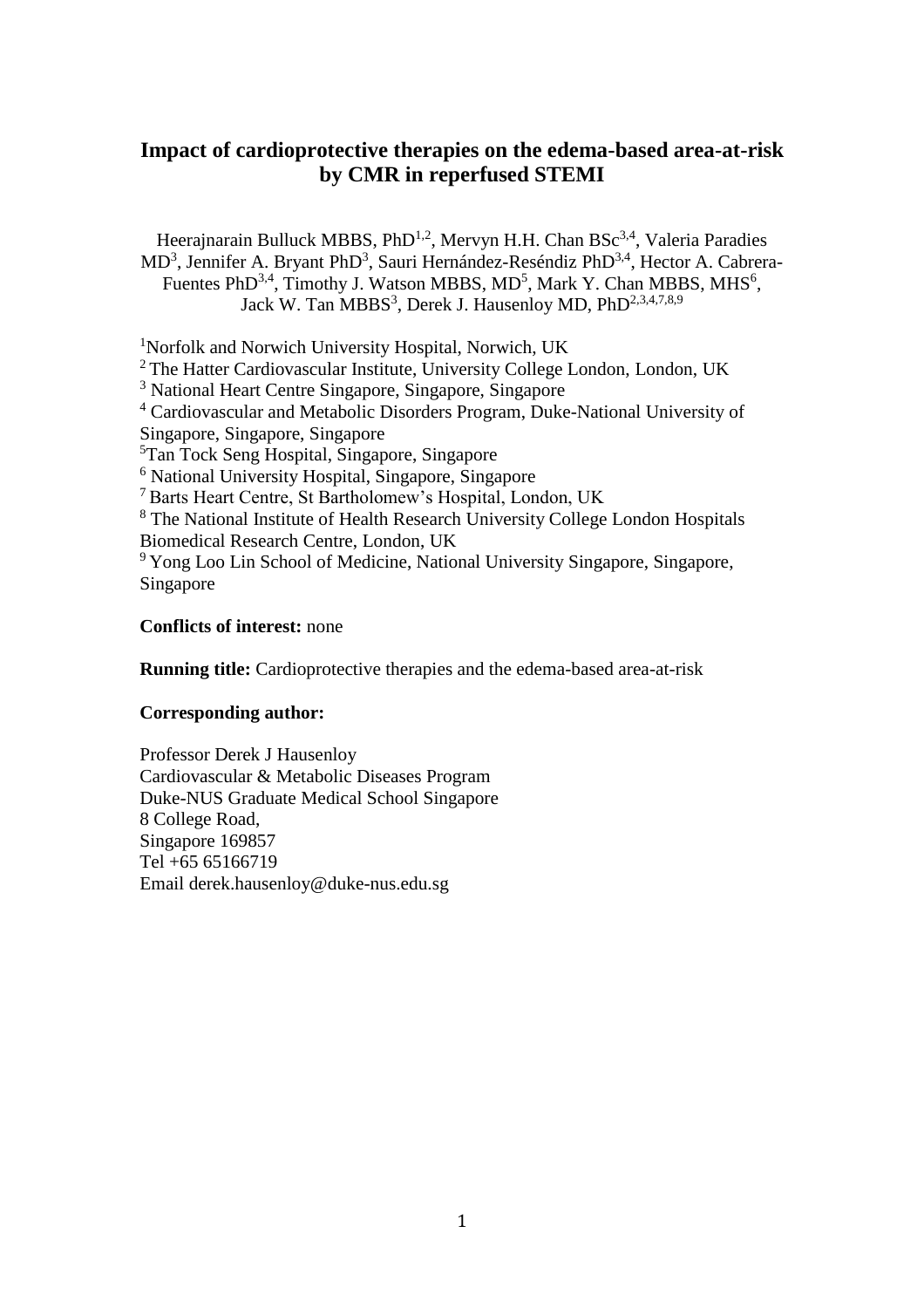#### **ABBREVIATIONS**

CMR: cardiovascular magnetic resonance MI: myocardial infarct STEMI: ST-segment elevation myocardial infarction AAR: area-at-risk MSI: myocardial salvage index RCTs: randomized controlled trials

Cardiovascular magnetic resonance (CMR) has been used to assess the efficacy of novel cardioprotective therapies for reducing myocardial infarct (MI) size following ST-segment elevation myocardial infarction (STEMI). However, some of these interventions such as ischemic postconditioning and remote ischemic conditioning, have been shown to reduce both MI size and the edema-based area-at-risk (AAR) by CMR, although not all studies have reported similar findings. These observations put into question the suitability for edema-based AAR to be used to calculate myocardial salvage index (MSI) in clinical studies. Therefore, we performed a meta-analysis of randomized controlled trials (RCTs), to determine whether the edema-based AAR by CMR is affected by the cardioprotective therapy under investigation.

This study was conducted according to the Preferred Reporting Items for Systematic reviews and Meta-Analyses statement. We searched Embase and Medline databases up to November 2017. RCTs investigating a cardioprotective therapy at the time of primary percutaneous coronary intervention against the standard of care, measuring the AAR by T2-weighted imaging or T2-mapping CMR and showing a significant reduction in both MI size and MSI were included. Given that we were investigating whether the edema-based AAR is affected by the cardioprotective therapy, RCTs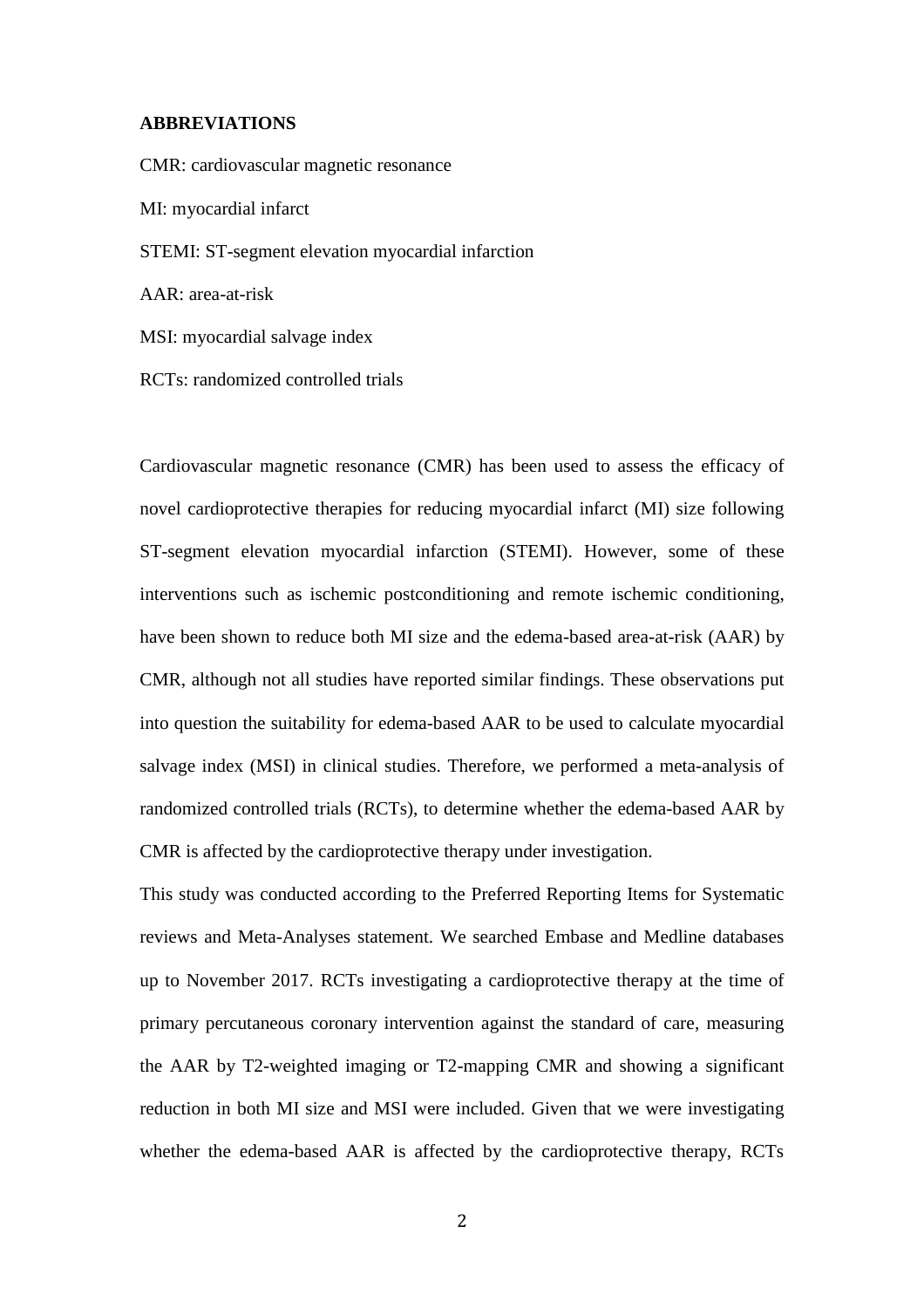showing a reduction in MSI derived from the edema-based AAR but no reduction in MI size were also excluded. RevMan 5.3 software was used to calculate the weighted standardized mean difference between the intervention and control arm using a random-effect and inverse variance method. Forest plots were generated using a logbased axis and risk ratios with 95% confidence interval (CI) were presented. When required, the median was used as a substitute for the mean, and the standard deviation was estimated by dividing the interquartile range by 1.35, as described in the Cochrane handbook of systematic reviews.

Fourteen RCTs were neutral for both MI size and MSI and 3 RCTs were neutral for MI size but showed an improvement in MSI. Five RCTs(1-5) were included in the final analysis. There was a 40% reduction in MI size in the intervention arm when compared to control (risk ratio 0.60, 95% CI 0.50-0.73). This was associated with a 24% reduction in the edema-based AAR in the intervention arm when compared to the control arm (risk ratio 0.76, 95% CI 0.57-1.00) (Figure 1).

We found that, in RCTs where the cardioprotective therapy was potent enough to reduce MI size, there was also a reduction in the edema-based AAR. This is probably not so surprising, given that a cardioprotective therapy capable of reducing MI size would also be expected to limit the severity of myocardial edema, as the latter is the direct result of acute myocardial ischemia and reperfusion injury. Therefore, when the edema-based method is quantified, the extent of the AAR would also be affected when the T2 intensity falls below the detection threshold.

The main limitations of our study were as follows: some RCTs reported the AAR and MI size in grams or gram/ $m<sup>2</sup>$  but we used the weighted standardized mean difference to account for that; the edema-based AAR was measured by T2-weighted imaging in the majority of the included RCTs  $(n=4)$  rather than the more robust T2-mapping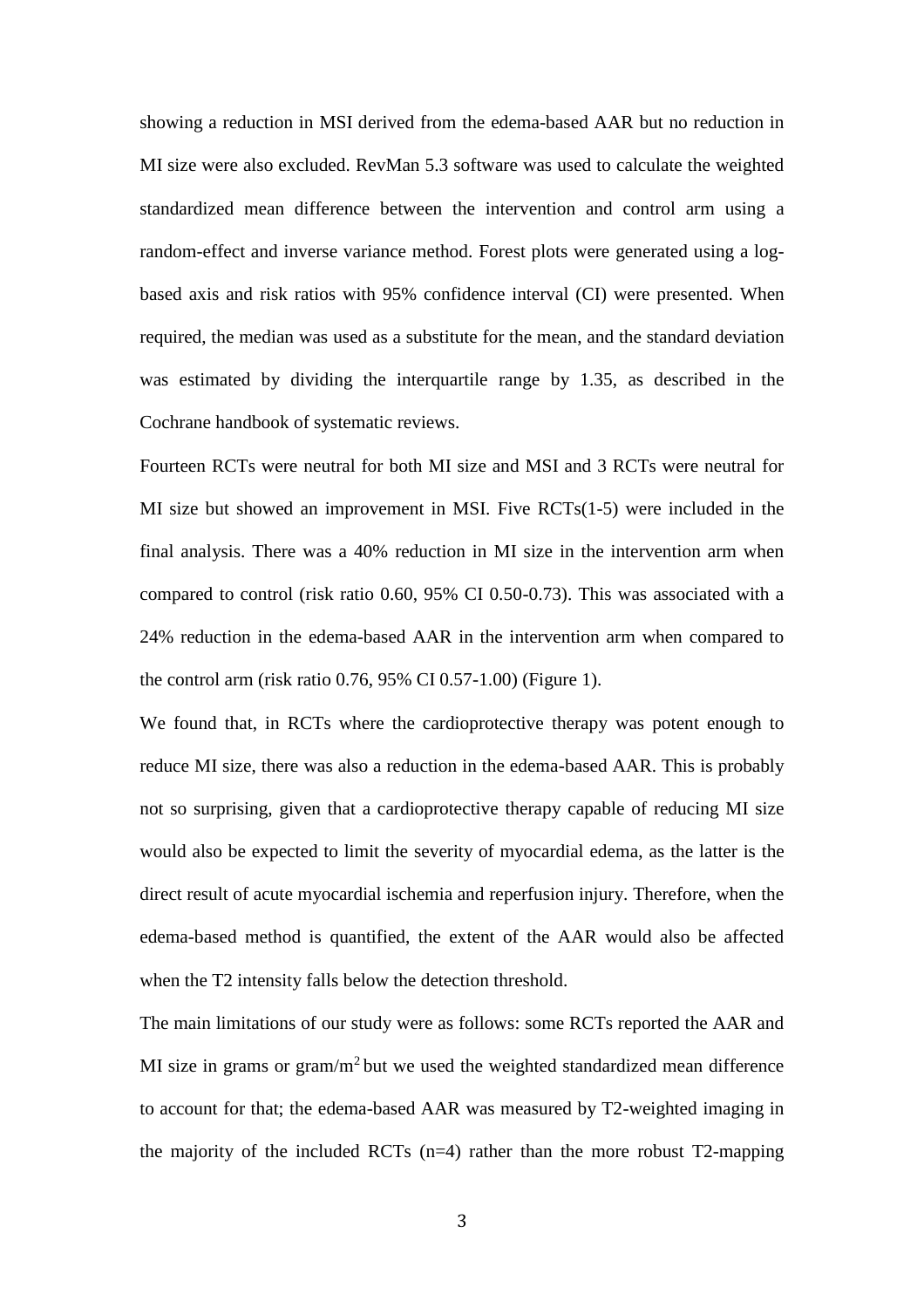(n=1); duration of ischemia and timing of CMR varied among the studies but patientlevel data was not available to adjust for those.

In conclusion, we have shown that in RCTs where the cardioprotective therapies significantly reduced MI size, the extent of the edema-based AAR quantified by CMR was also affected. We would therefore advocate caution when using the edema-based AAR by CMR to derive MSI as an endpoint in RCTs assessing the efficacy of novel cardioprotective interventions following STEMI.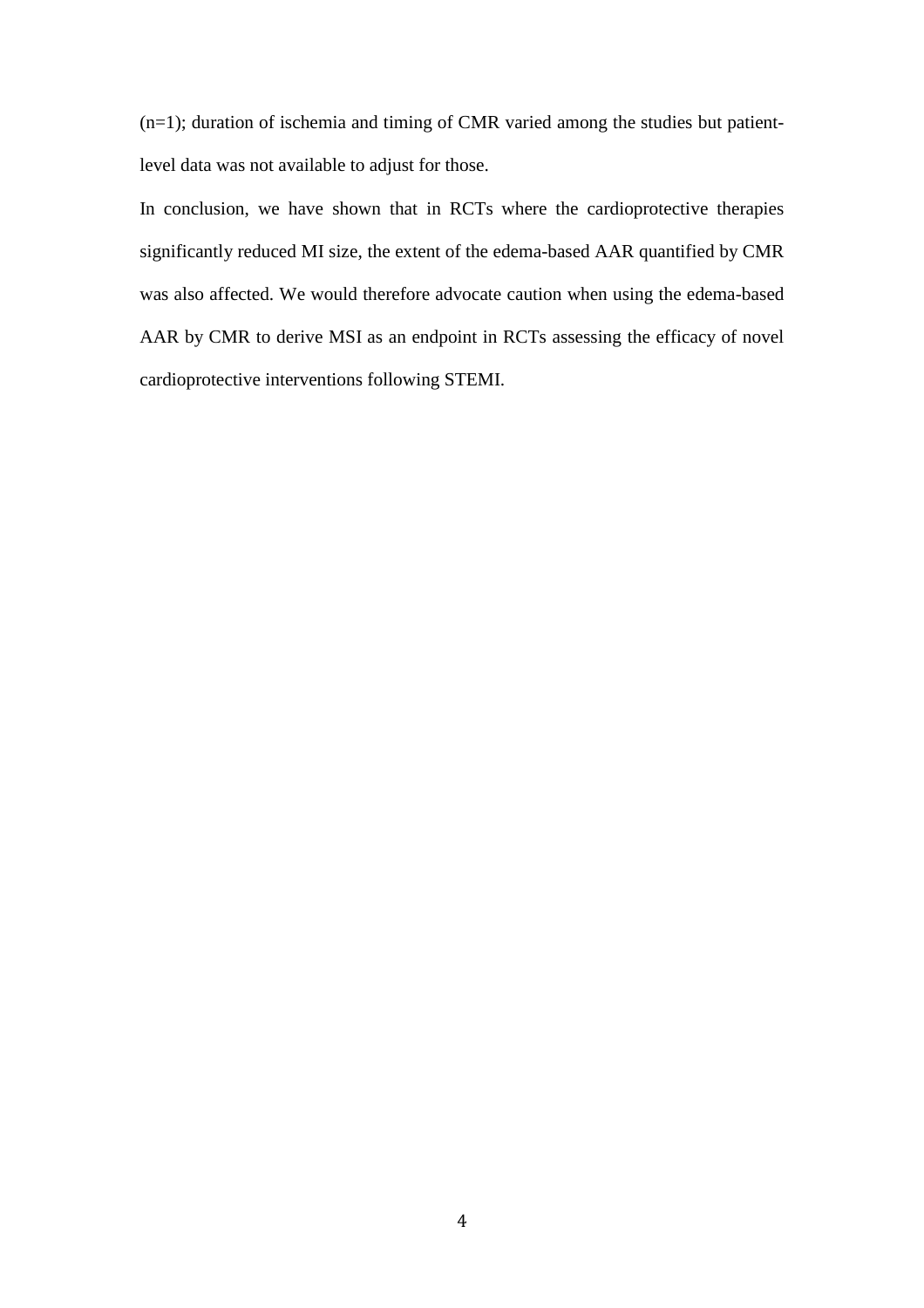# **REFERENCES**

- 1. Thuny F, Lairez O, Roubille F et al. Post-conditioning reduces infarct size and edema in patients with ST-segment elevation myocardial infarction. Journal of the American College of Cardiology 2012;59:2175-81.
- 2. White SK, Frohlich GM, Sado DM et al. Remote ischemic conditioning reduces myocardial infarct size and edema in patients with ST-segment elevation myocardial infarction. JACC Cardiovascular interventions 2015;8:178-88.
- 3. Pasupathy S, Tavella R, Grover S et al. Early Use of N-acetylcysteine With Nitrate Therapy in Patients Undergoing Primary Percutaneous Coronary Intervention for ST-Segment-Elevation Myocardial Infarction Reduces Myocardial Infarct Size (the NACIAM Trial [N-acetylcysteine in Acute Myocardial Infarction]). Circulation 2017;136:894-903.
- 4. Chen WR, Chen YD, Tian F et al. Effects of Liraglutide on Reperfusion Injury in Patients With ST-Segment-Elevation Myocardial Infarction. Circulation Cardiovascular imaging 2016;9.
- 5. Ibanez B, Macaya C, Sanchez-Brunete V et al. Effect of early metoprolol on infarct size in ST-segment-elevation myocardial infarction patients undergoing primary percutaneous coronary intervention: the Effect of Metoprolol in Cardioprotection During an Acute Myocardial Infarction (METOCARD-CNIC) trial. Circulation 2013;128:1495-1503.